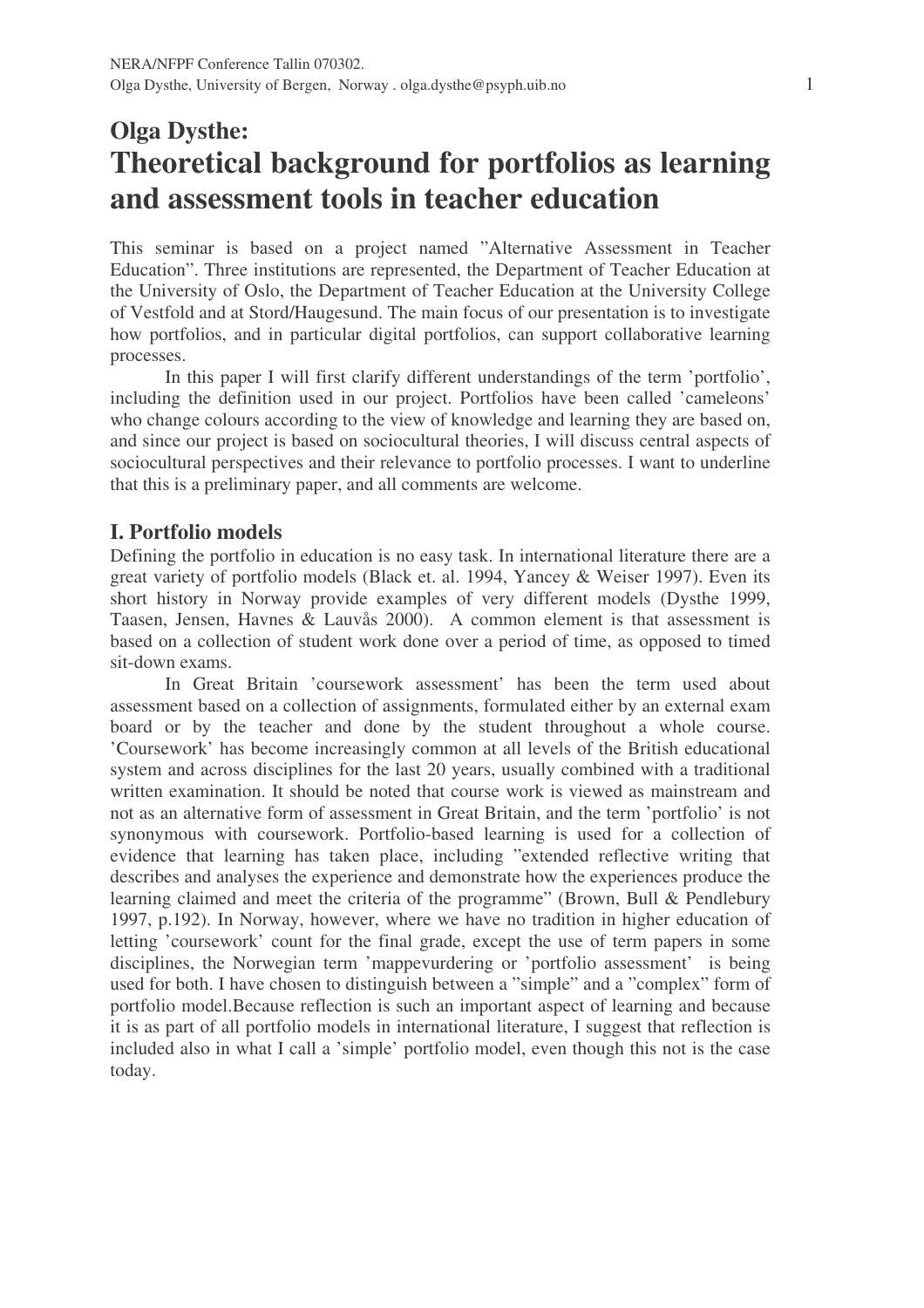

**Fig. 1. A simple portfolio model ("coursework assessment")**

A recent Norwegian example is the change in assessment practices in the introductory philosophy course at the University of Bergen. Instead of an end of term final exam, students may choose a portfolio model where they write three papers on self chosen topics, one in history of philosophy, one in logic and one in theory of science. These are collected in a portfolio and graded by an external assessor. Students are required to attend seminars where they discuss drafts of their papers with peers and the teacher. This is a good example of how the change to an alternative assessment method has changed the learing processes in the direction of more collaboration, response and supervision as well as more structure and control (Kavli 2001). Student satisfaction has gone up and failure rate dramatically down in this course at the University of Bergen.

A much more complex portfolio model originates in art education where students have collected their work in a variety of techniques in big portfolios. When they are to be assessed they select their best pieces of work. This "show case" or "presentation portfolio" is then evaluated. If results alone counts (for instance when they seek employment), the portfolio only contains products, while in a course of study students are often asked to document the process as well.



## **Fig. 2. A complex portfolio model**

*Reflection* and *self assessment* are new and important components of this portfolio model compared to the first one, as the student has to select items for the assessment portfolio. The most well known American portfolio project, Art Propel, initiated by H. Gardner at Harvard Graduate School of Education belongs here. "Collection, selection, reflection"are essential aspects or a complex portfolio model.

## **What characterizes our portfolio project?**

Our project has adopted the following definition of portfolio, "Portfolio is a systematic collection of student work which shows effort, progress and performance in one or more areas. The collection must include student involvement regarding content, selection criteria and evaluation criteria and it must show student self reflection. (Paulsson,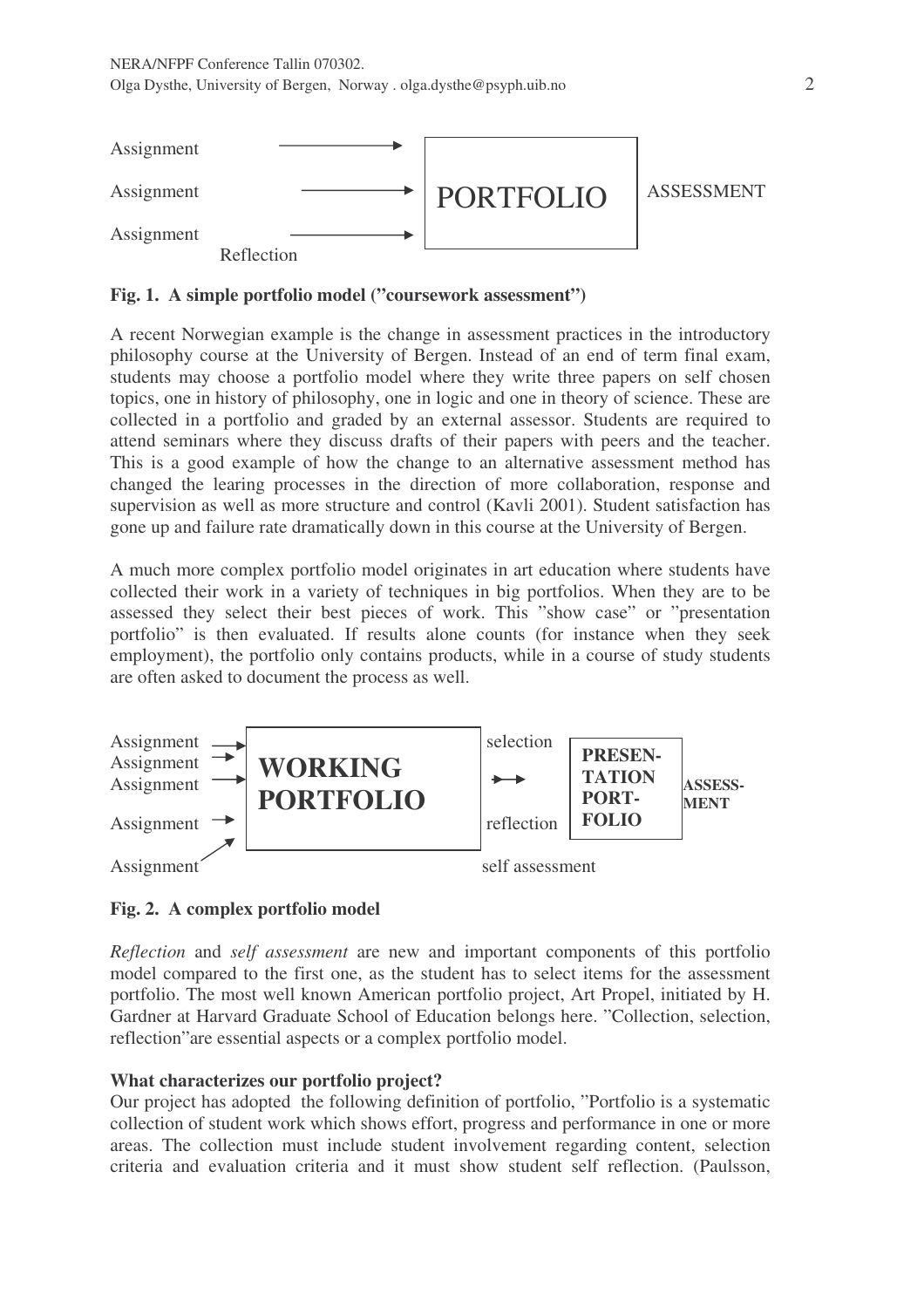Paulsson & Meyer 1991, p. 60-61). This does not mean that all the elements in the definition are equally emphasised in each of the project sites, but the definition functions more like a set of guiding principles. It should be noted, however, that the portfolio work started in each of the three participating institutions *before* the "Alternative asessement project" was set up. There was therefore no unified conception of portfolios from the beginning and discussions are continuing about useful portfolio models in each context.

Portfolios can include documentation of learning processes as well as the products of these processes, but except for the inclusion of reflective texts, the portfolios in our project have been product oriented. The final evaluation is based on the portfolios combined with other forms of oral or written exams. Specific issues relating to assessment will be dealt with in the next phase of the project.

A constructivist perspective on knowledge and learning is common to most portfolio projects in teacher education (Mc Laughlin & Vogt 1996), and reflection is a key concept in most of them, very often with reference to Donald Schon's relective practitioner. The international literature on portfolios, however, is mainly concerned with practice and theoretical discussions are relatively rare. In our project an identity mark is the specific focus on a sociocultural understanding of learning and the emphasis on collaborative learning processes. Our seminar presentations will focus on *the portfolio as a learning tool* more than as an assessment tool. We recognize that these aspects are closely connected, and that this combination present a particular challenge, but we do not discuss the specific problems of evaluating a portfolio here.

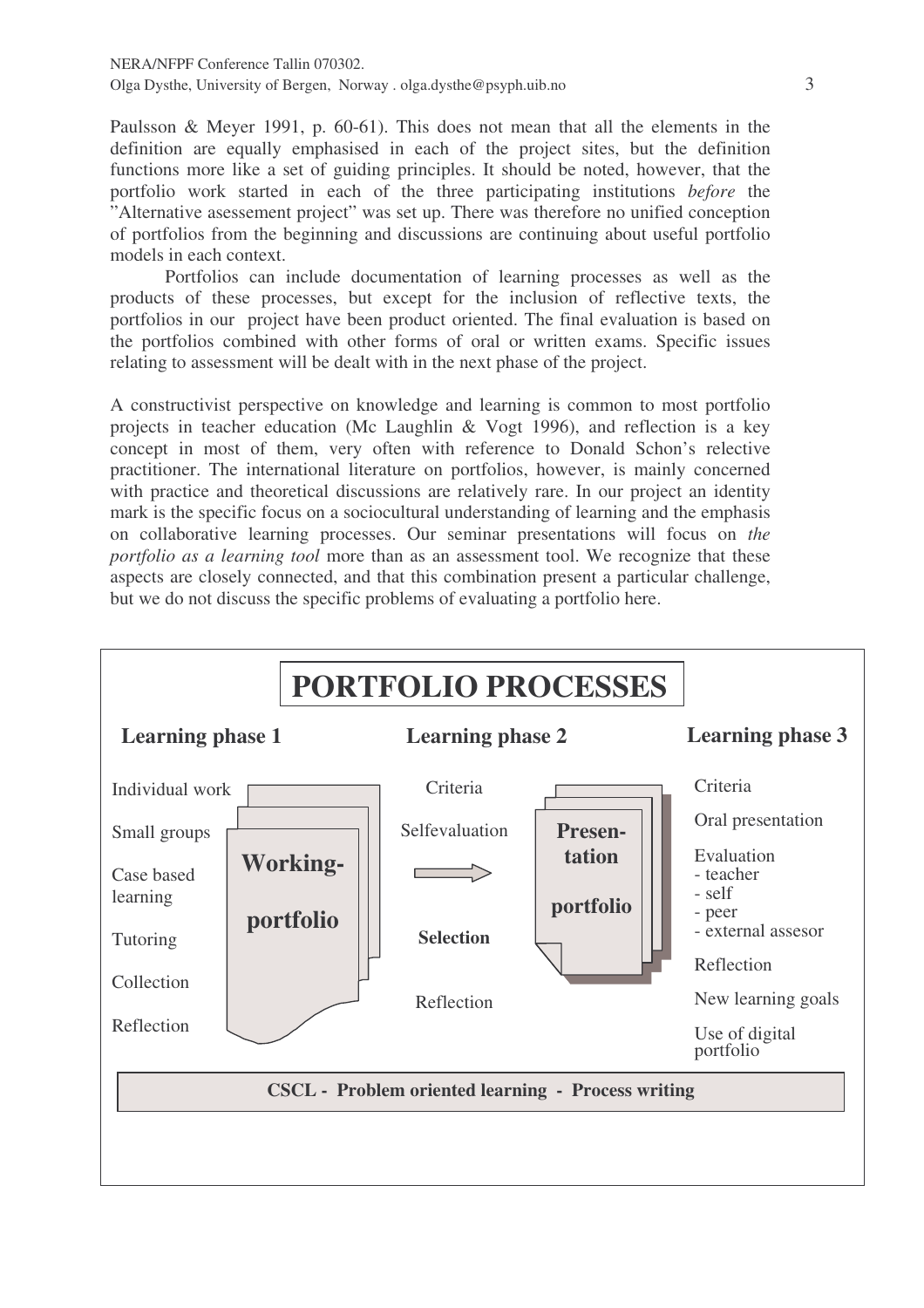### **Fig. 3. Portfolio processes in the project "Alternative assessment in teacher education"**

The portfolio learning process should be regarded as a continuous process. The division in three learning phases in the figure above done in order to illustrates some of the specific learning activities that may take place within each phase. Various forms of problem oriented learning combined with CSCL and process writing can be seen as basic learning principles which run through the whole portfolio process.

Learning phase 1, the period when students work individually and collaboratively with portfolio assignments, is the major arena for content oriented learning tasks. These assignments may be teacher or student initiated, but in our project so far mainly the former. Students work individually and in collaboration organized in small groups Case based learning is a central aspect of in teacher education at, the University of Oslo. Peer response and teacher tutoring are constitutive elements in all our sites. Information technology is integrated, not only as a communication tool and a vehicle for storing the portfolio artefacts, but also as a potential for transformational learning (see Otnes on the use of hypertext). Individual and collective reflection are important elements.

Learning phase 2 is connected to the selection for the Presentation or Assessment portfolio. (In some of the literature this portfolio is often called "showcase portfolio", but I avoid this term since it is associated with an approach focusing on product more than process) The learning in this phase is dependent on self assessment and individual reflection, but unless there is an emphasis on developing evaluation criteria and collective reflection and discussion of what constitutes good quality in each discipline, the individual student will lack the essential learning tools.

Learning phase 3 is connected with the final evaluation of the portfolio, and the learning is dependent on how the students are involved in this phase. The students may present their portfolios in various ways for the exam commission, and a dialogue may follow from the portfolio content. Another alternative is written or oral exams based in some way on the portfolio content and processes. The digital portfolios which are publisized on the web can be used actively as a learning tool to an extent which is impossible with paper based portfolios. This use is not restricted to phase 3.

## **II. Portfolio assessment in light of sociocultural theories of knowledge and learning**

In order to provide a backdrop for the empirically based papers, I will now briefly outline the theoretical perspectives on which this project is based and discuss some consequences for the use of portfolios. I have chosen to present more theoretical concepts than will be followed up in the papers, as this is an exploratory stage as far as theoretical foundation is concerned.

Sociocultural perspectives on knowledge and learning have their roots in pragmatism (Dewey), social constructivism, cultural historical theory (Vygotskij) and dialogism (Bakhtin).While constructivism arose from Piaget's theories in developmental psychology and focused on the mental processes in the mind of the learner, the socioculturally oriented versions of constructivism view the construction of knowledge as essentially social and embedded in a community. A major influence has been Vygotskij's general genetic law of cultural development which claims that learning always occurs on two planes, first on the social and later on the individual plane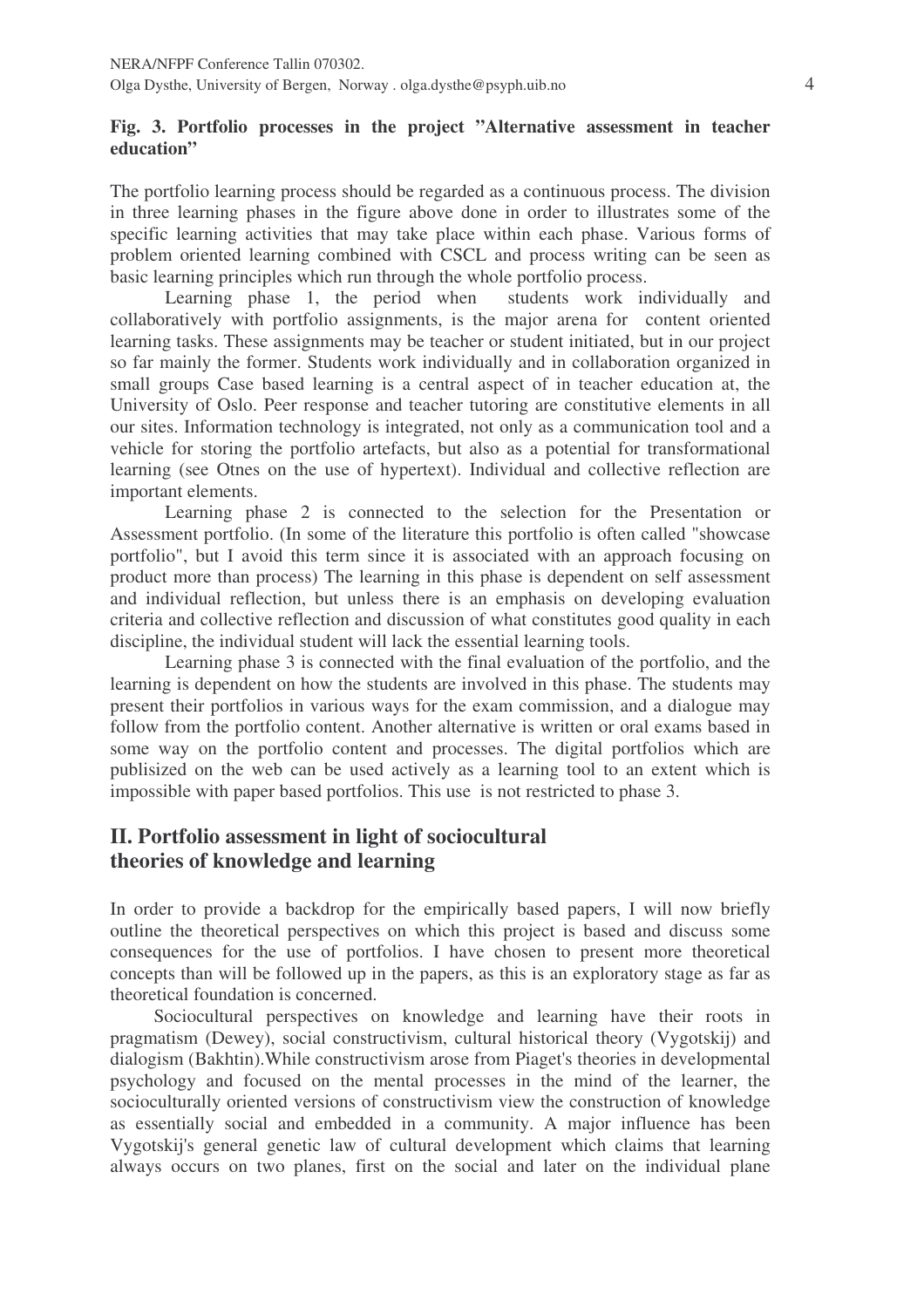(Vygotskij 1986, 2001). While Vygotskij in his own work focused mainly on the role of language in learning processes, followers like Leont'ev (1981) emphasised the role of activity in human development, and both aspects are equally relevant in learning processes. Looking at dialogic and discursive elements is particularly useful for understanding learning processes per se, while activity theory provides a tool for describing the interrelationship of different levels of a learning system and their connections to the wider contexts.

In my discussion of sociocultural theory I have chosen to concentrate on the following key aspects: Knowledge and learning are 1) situated, 2) social, 3) distributed, 4) mediated, 5) dependent on language, and 6) dependent on participation in communities of practice (Dysthe 2001). Some would argue that these aspects are more characteristic of learning in the workplace than of learning in institutional settings, but the challenge right now is to document how and to what extent this view of learning helps us understand and improve learning environments in higher education. As a consequence of this perspective, CSCL (Computer Supported Collaborative Learning) is the paradigm for introducing information technology in this teacher education project (Solomon 1995, Koschman 1996). The sociocultural perspective also governs the understanding and practice of assessment, notably as closely integrated in the learning processes instead of as a separate event after the learning has taken place.

#### **Knowledge, learning and assessment as situated**

The term 'situated'(for instance in 'sitated cognition', 'situated learning', 'situated activity') is found in several disciplines with slightly different meaning, for instance linguistics, psychology, anthropology and all of them have influenced how the term is used in education. The cultural historical understanding is that thinking is always embedded or situated in a context, and the same goes for the content and production of knowledge. In theories of 'situated cognition' learning is seen basically as a process of enculturation into a community of practice (Brown, Collins & Duguid 1989, Lave & Wenger 1991). This means that if we want to understand the learning processes that teacher education students are engaged in, we have to study the different contexts where they take place.

From a situated perspective we should not be surprised at resistance from teachers who are inculturated into an assessment culture deeply embedded in a different view of knowledge and learning. It is important to realize that even though the teachers and students who participate in a portfolio project theoretically embrace a sociocultural view of knowledge and learning, their own experience as students and as teachers may be based in a different learning paradigm. Our portfolio project is therefore as much about developing a new teaching and learning culture as about assessment and the use of technology.

#### **Learning is social**

When talking about learning, the term 'social' is used in at least two meanings (Wertsch 1998). One emphasizes the historical and cultural context which the individual learner is situated in, the other the relational and interactional aspect.

While cognitivism takes the individual as the basic unit, the situated perspective claims that learning can only be understood by looking at the learner in context. Cole (1996) argues that context should not be seen as 'that which surrounds'the learner, but that metaphors of weaving help us understand the interconnectedness of all elements. In order to understand what functions portfolios may have in the learning processes in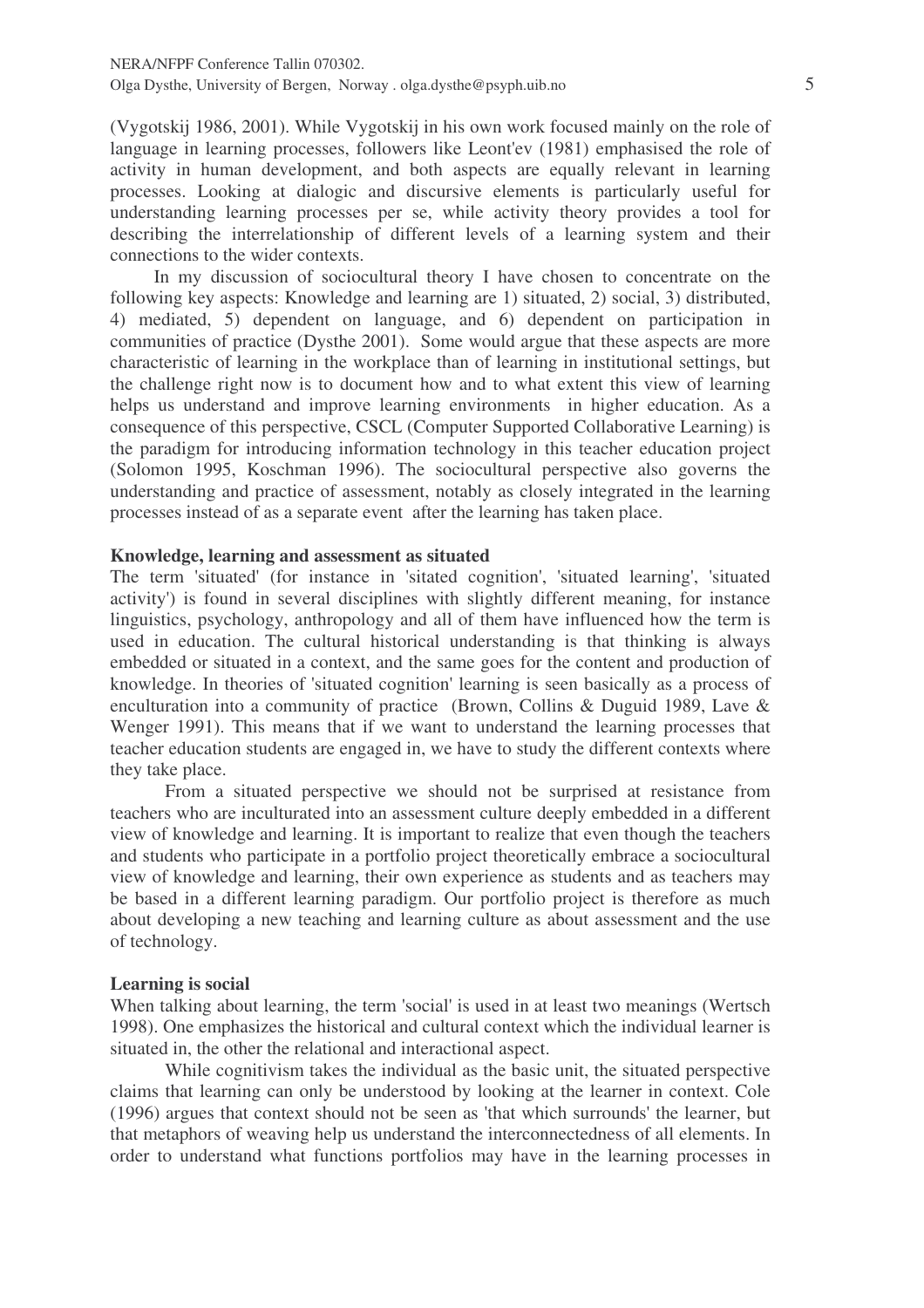different contexts, we need for instance to study the particular kinds of learning communities they are part of. This is why empirical studies of portfolios are important.

The second view of 'social' looks at the interaction processes. As shown in the Fig. 3 (Portfolio processes), collaborative learning processes are basic to what I have called "Learning phase 1". Koschman (1996, p. 13) points out that it is easy to recognize examples of 'collaborative learning', but difficult to define what it is. While Bruffee (1993) focused on the goal of collaboration as inculturation into communities of practice, Roschelle & Berend (1995) described it as mutual engagement in problem solving. "This latter definition highlights several facets of the method: a commitment to learning through doing, the engagement of learning in the cooperative (as opposed to competitive) pursuit of knowledge, the transitioning of the instructor's role from authority and chief source of information to facilitator and resource guide" (Koschman p. 13). Salomon (1995) emphasized "genuine interdependence" as the main prerequisite for collaborative team work, and he has also pointed out some of the common pitfalls for productive group collaboration. Case and problem oriented learning, various forms of small group learning are examples of collaborative learning methods in our project. Technology may serve as support to such collaborative processes (CSCL). A central goal of this project is therefore to find out in what ways the *digital portfolio* may enhance the collaborative learning processes.

Collaborative knowledge production may be documented in individual portfolios or group portfolios, ideally both the quality of products and processes should be documented. The portfolios in this project have been individual. Since students so far have more experience producing individual products and teachers likewise have more experience in evaluating those, there is a need for developing expertise on collective portfolios.

#### **Knowledge and learning as distributed**

When knowledge *production* is in focus instead of knowledge *reproduction,* the notion that knowledge is distributed becomes of practical importance in the learning activities. Learning is dependent on how well the group is able to draw on the different skills and insights of its members and thus extend beyond the capacities of the individual. It is worth investigating in this project to what extent students become aware of and utilize the distributed knowledge. The digital portfolios open up new opportunities of making visible how the knowledge of different students complement each other, on the one hand because they gain access to other students' portfolios, on the other hand through making hypertextual connections (see Otnes' paper with examples from a literature portfolio project where students from two institutions collaborated). An important issue to investigate is to what extent coproduction of knowledge and distributed learning actually takes place, or whether it is juxtaposition of different persons' knowledge which often is the case when students coordinate different tasks. The portfolios should reflect not only the contributions of each member but also the 'added learning value' of dialogical interaction of different voices (Dysthe 1996).

## **Portfolios as mediating artefacts for learning**

The terms 'mediation' and 'artefacts' comes from the cultural historical school of Vygotskij, Luria and Leont'ev. They underlined the fact that human beings devlop and use physical, technical an semiotic tools. Tools are intellectual and practical resources which we have access to and which we use to understand the world around us and to act on it. In sociocultural literature the term 'artefact' is often preferred to 'tool' when describing the cultural elements which mediate activity, because 'artefact' includes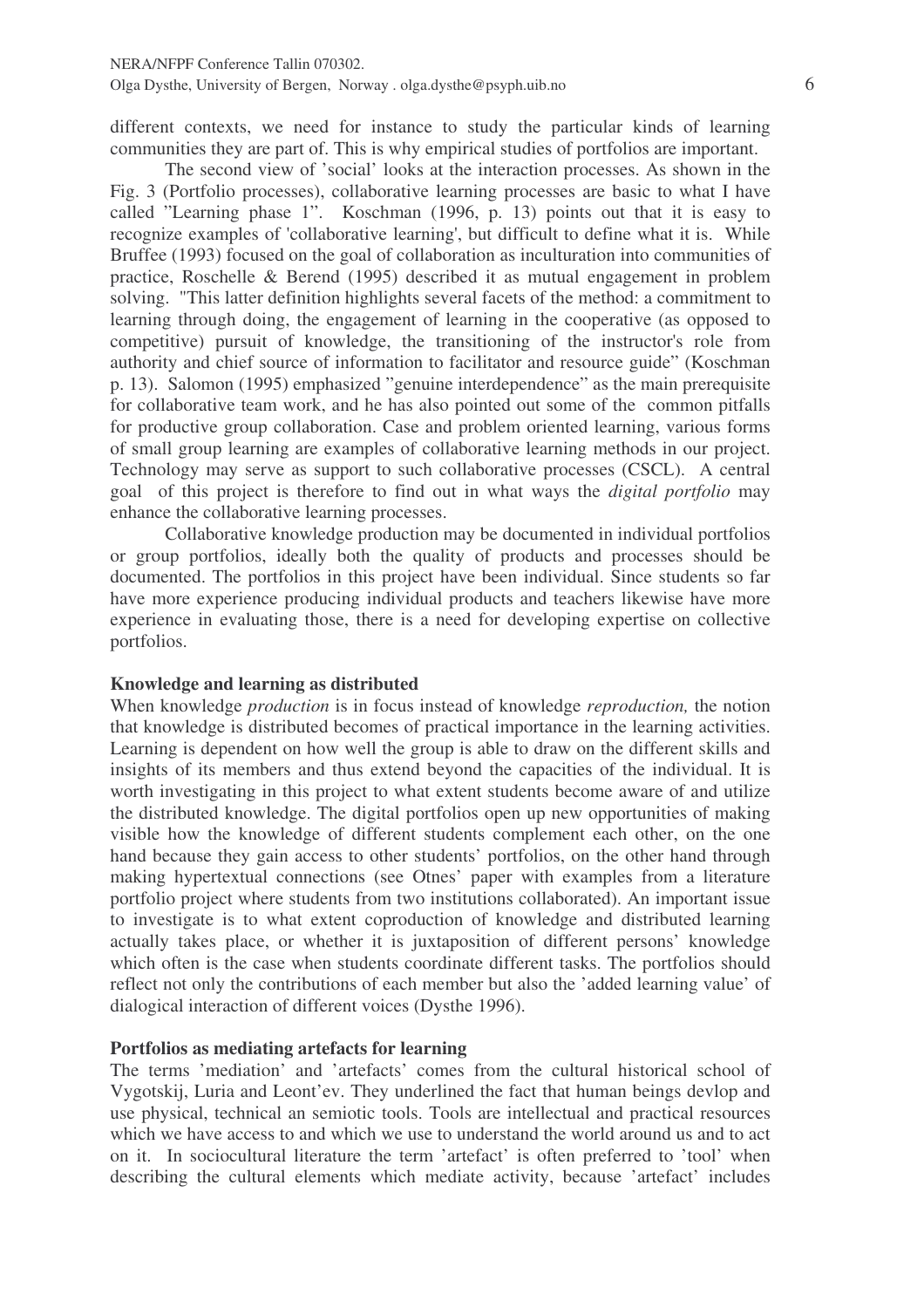more of creativity while 'tool' may sound more mechanical (in Norwegian this connotation of 'artefact' is not obvious).

Portfolios can be seen as tools or artefacts which mediate learning. The physical and cultural aspects of the artefacts are important, and also what rules and routines and processes the portfolios are surrounded by and embedded in. When portfolios are seen solely as an evaluation tool, it is easy to focus just on the products. In our project it is important to document the practical aspects of portfolio work and how these influence learning. It is a challege also to include other types of artefacts than written texts.

The digitalization of portfolios provide an interesting example of how learning processes change when the mediating tool changes. The first step is to use digital portfolios just as a different medium of storage, but this projcet also explores the new learning potential in digitalization (Otnes 2001). This relates to the production phase which I have called Learning phase 1 (Fig. 3), but digitalization also opens up new learning potential as a result of the increased accessibility of portfolios on the web. How teachers and students utilize this learning potential, has not been investigated yet, but is an important area to follow up.

#### **Language, learning and assessment**

In higher education the ability to use language has always played an important role in exams, although usually a tacit one. The close connection between language and knowledge is undertheorized and in most disciplines it has not been explicitly discussed with students (Dysthe & Kjeldsen 1997, Dysthe & Breistein 1999).

From a sociocultural perspective communicative processes are vital to learning and development. Language is not just a mediating tool for learning, but closely bound up with thinking itself (Vygotskij 2001). Language is at the same time a collective, interactive and individual sociocultural tool and functions as a link between individual thinking and the wider culture (Dewey 1916, p. 9, Säljö 2000, p. 87). According to Bakhtin (1981,1996) and Rommetveit (1974, 1996) all communication is dialogic in the sense that understanding and meaning are created in the interaction between speaker and listener, writer and reader. This view of language has consequences for how learning processes are organized.

Language is part and parcel of all phases of portfolio work, not only when the documentation is a written product. Collaborative learning processes, as exemplified in Fig. 3, phase 1, are dependent on shared oral and written information and on dialogic interactions at all stages of knowledge production. Portfolios may include sound and video documentation. In the future it is to be expected that all portfolios will include multimedial texts. Today it is still a danger that portfolios place too much emphasis on written products in disciplines which are not served well with such a development. We use a wide definition of text in this project, and are interested in exploring new documentation genres.

#### **Learning as participation in communities of practice. Portfolios as reification**

A fairly new but useful way of understanding learning is to view it as participation in 'communities of practice' (Lave & Wenger 1991, Wenger 1998). A community according to Wenger is characterized by *mutual engagement, joint enterprise and shared repertoirs*. To define a teacher education class as 'a community of practice' presupposes that the individual students share a mutual engagement in learning, that they are willing to define the particular learning task as a joint enterprise, and that they share 'repertoirs', for instance learning strategies for group work, for how to give response or for how to create hypertextual links. Because our traditional view of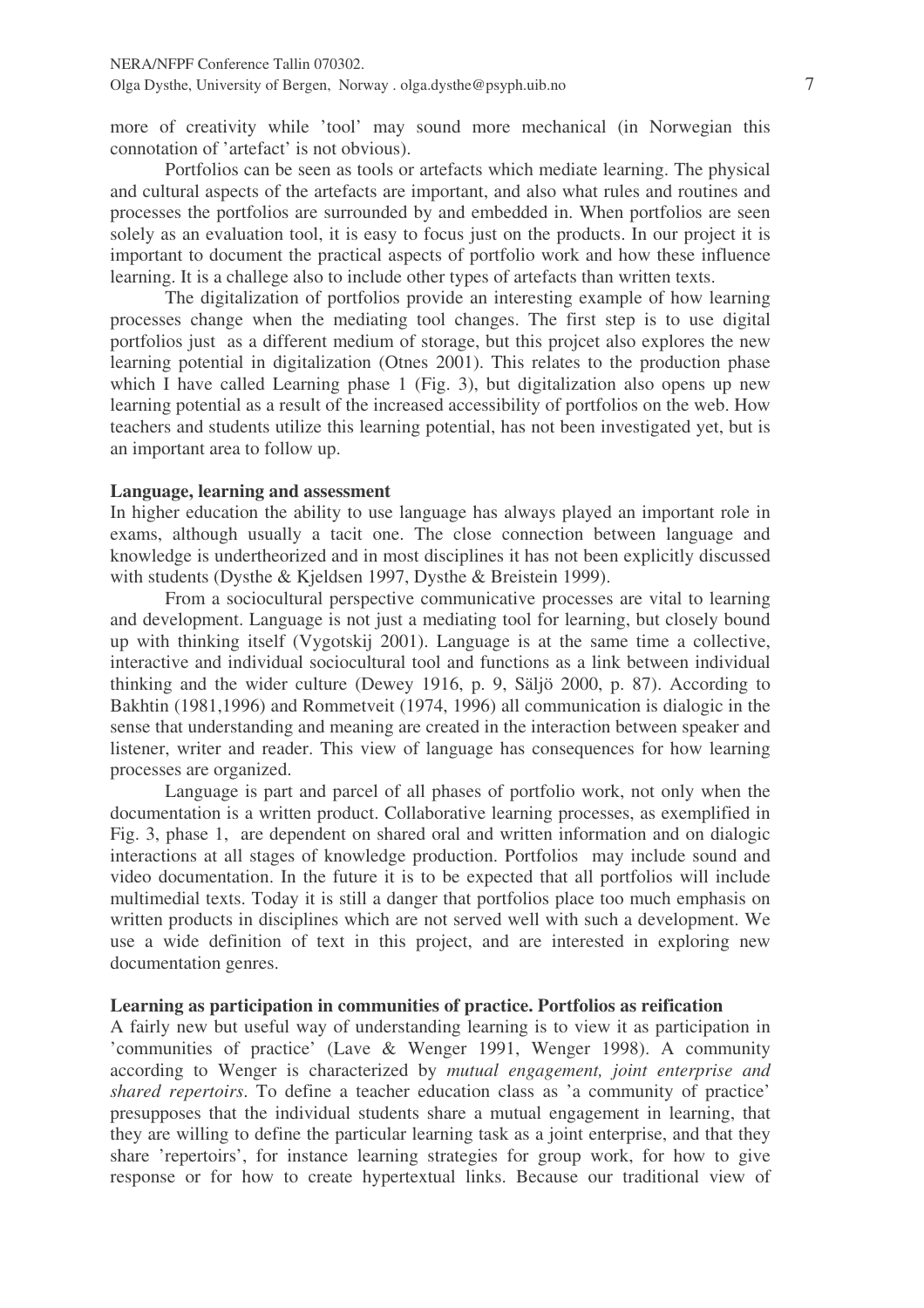learning has focused on individual cognitive activities, students may need time to understand and accept the implications of the community concept.

'Participation' is both personal and social and the term describes "a complex process that combines doing, talking, thinking, feeling, and belonging (Wenger 1998, p. 56). Participation includes all kinds of relations, not just collaborative, but also conflictual and competitive. This is in keeping with Bakhtin's view of dialogue where the creative potential lies in the tension between multiple voices and conflicting perspectives (Bakhtin 1986, Dysthe 2001).

'Reification' is another concept introduced by Wenger which may be useful in order to understand the role of portfolios in collective learning processes. Etymologically the word means "making into a thing", but Wenger uses it in a more general sense of processes that give form to our experience by producing objects, processes that include for instance "making, designing, representing, naming, encoding" (Ibid p.s 59), as well as the products of such processes. According to Wenger participation and reification are complementary and they cannot be considered in isolation from each other. Products presented in portfolios may vary from written or multimedial texts to material objects and video of a drama performance. What are the implications of understanding portfolio products and processes as reification? This needs exploring, but one implication may be that portfolios must be viewed not just as a manifestation of the individual student but as somehow representing the group or community. Portfolios could then open up a new room for reification, for making tangible and visible both the processes and the products of participation in learning by providing a wider scope for various ways of documentation. A much more detailed analysis of portfolios is needed to substantiate how various forms of reification influence learning, but also how to transcend our dichotomized thinking about individual and collective contributions.

Teacher education students participate in several communities of practice, most notably different are the disciplinary contexts where they learn for instance math, English or educational theory, and the school practice contexts where students engage in authentic teaching activities. One aspect of this portfolio experiment is to find out whether portfolios (and in particular digital portfolios) may function as 'boundary objects' (Wenger 1998, p. 107, Ludvigsen & Flo 2001). These are objects (reifications) which serve to coordinate and tie together the perspectives of multiple practices (see also Engelsen's paper).

Another fruitful perspective gained from the social learning theory of Lave and Wenger is viewing learning as movement from a position of 'peripheral participant' to a more central position in the community, as the student gradually increases her understanding, knowledge and skill (Lave 1997). This is particularly relevant when the goal of learning is as complex as teaching competence. Portfolio documentation can then be seen as a way of visualizing 'trajectories of participation' for the individual student. The challenge then is to combine this with the community aspect. Portfolios cannot serve all purposes at the same time, and it is obviously very important to discuss the primary goals for using portfolios in this project and whether the use differs between the three sites.

#### **Portfolios in an activity theoretical perspective**

Because CSCL is very often discussed in an activity theoretical framework, I will briefly present Engestrøm's model and indicate how the elements in our portfolio project fit into the model. The advantage of activity theory is that it provides a framework for understanding how each aspect and level of the learning processes are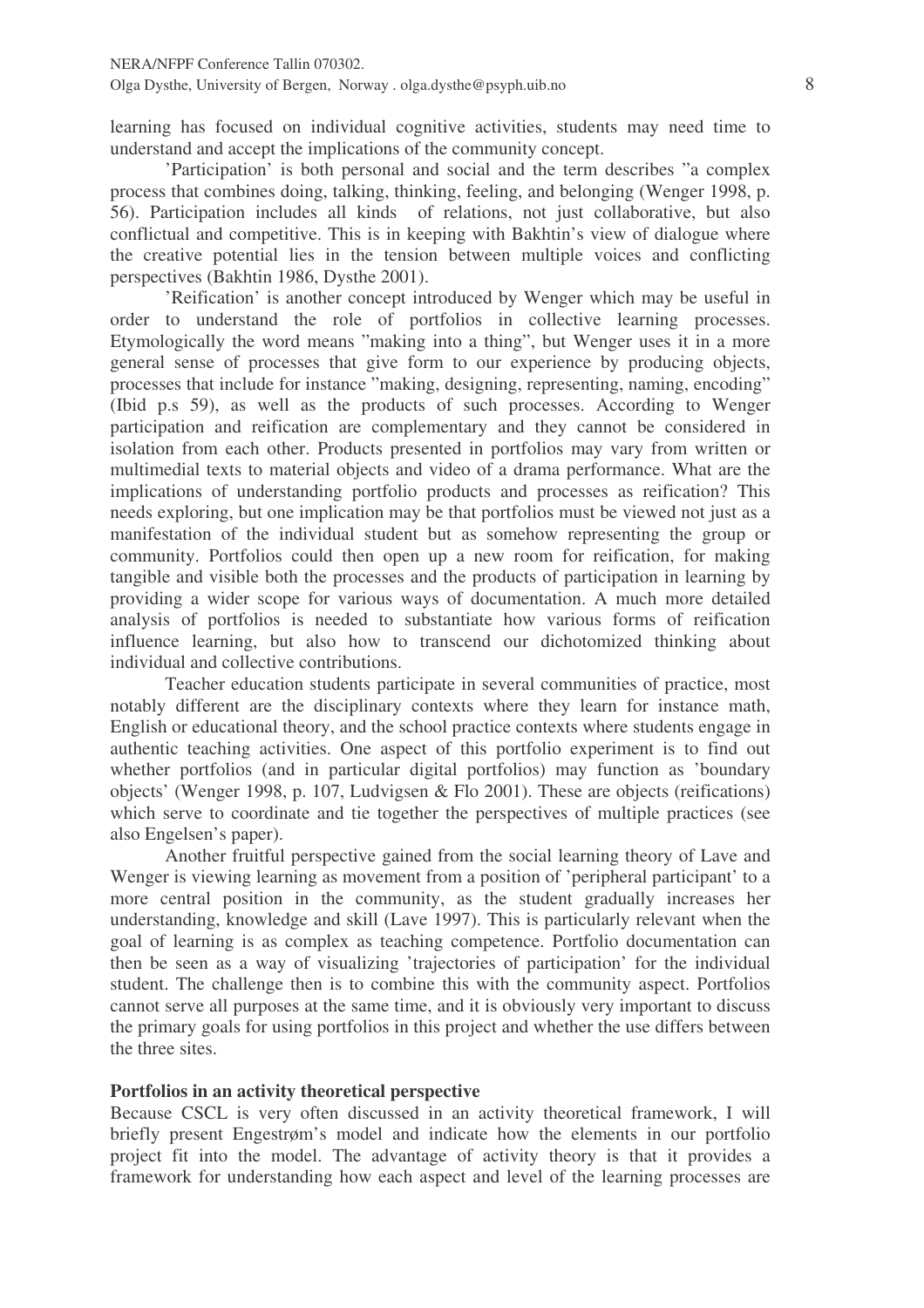connected with the cultural activities in which they are embedded and how they mutually interact.



#### *Adapted from Engestrøm's (1987) model of an activity system*

In Engestrøm's modell individual action is represented by the upper part of the triangle. Portfolios and computers are conctete and physical mediating tools (artefacts) of learning, while case method, project- and problem oriented forms of learning and process writing may be seen as other types of mediating tools for learning. The immediate result or goal is qualitatively good portfolio products, while the long term goal in teacher education is knowledge and skills which make students comptent teachers.

From an individually focused view of learning the upper triangle is the important one and traditional teaching concentrates on this. From a sociocultural perspective, on the other hand, individual acts are always situated and embedded in a wider social, cultural and historical context, here illustrated by the upper triangle being connected with the lower. Each teacher education student participates in a number of different communities of practie which all influence learning. One example may be a basis group, which over time develops its own rules and rituals for how to function together. This group develops a shared history throughout the year. The student is also a member of the community of practice constituted by the teacher education class and during the periods of practice teaching, the student becomes a member of a school community of practice with its particular culture.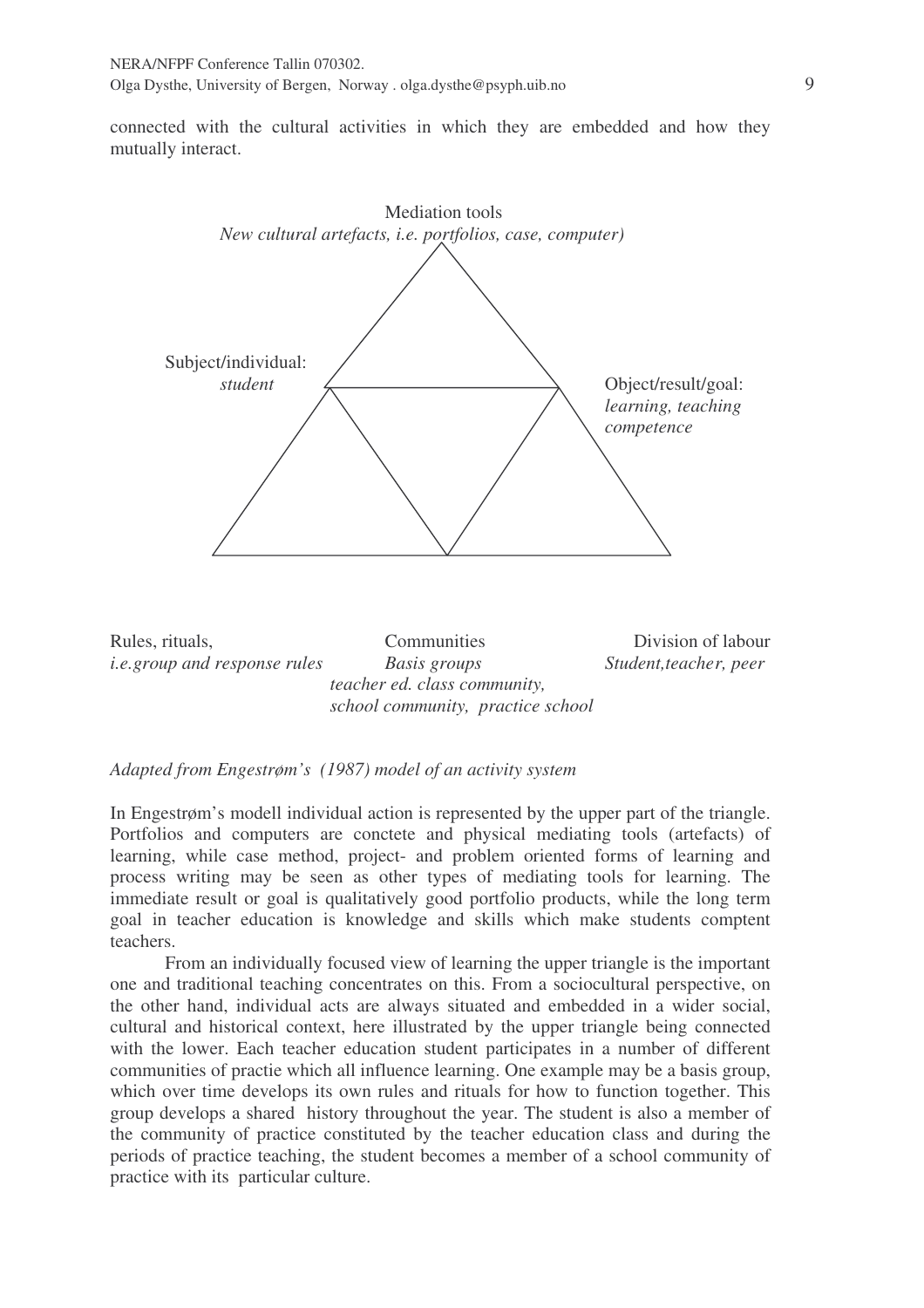Traditionally the division of labour was clear and unambiguous: the teacher lectured, asked questions and evaluated answers while the students listened and answered, in oral or written form. In todays' classroom communities of practice the division of labour is changing and peers take over some of the work of the teacher, including response and feedback; sometimes also evaluation. The portfolio processes mirror this development which in Norway is most clearly mandated in the socalled "Quality reform" based on Stortingsmelding 27.

. The relations between the different parts of the triangles are not static; they mutually influence each other. According to Jonassen (2000) schools are activity systems which differ from everyday activity systems because the learning activities do not have any concrete production goal. The lack of such concrete goals is a problem, and one of the reasons for the popularity of portfolios may be that they serve as visible and concrete products of activities which usually are invisible. Such concretization is useful, but the danger is there that portfolios become an aim in itself .

While cognitive psychology tradtionally has focused on mental representations alone and ignored artefacts and other mediational tools, activity theory claims that it is impossible to understand activity systems without looking at how artefacts are integrated in different social practices. In this project we will try to illustrate how portfolios may function as mediating artefacts in collaborative learning processes where information technology, casebased and problembased learning are central, and how different contexts may create different portfolio practices.

#### **A paradigm shift in views of learning and assessment?**

I have earlier mentioned that this project is not just about portfolios but also about developing new ways of thinking about and practicing teaching and learning. In our tradition teaching and learning have been closely connected with 'the conduit metaphor' of communication (Reddy 1979, s. 235, 286, Wertsch 1991, s. 71-72). This lies behind the most common communication model: Sender – Message – Receiver. Teaching has been understood as different ways of transmitting the message. Assessment was seen as checking what the learner had understood and remembered. This is a simplistic and technified view of how human beings communicate and learn.

Alternatives to the transmission model are rooted in different forms of constructivism and based on a distinction between 'information' and 'knowledge'. Information becomes knowledge only in confrontation with our prior knowledge and experience. While cognitive learning theories focus on individual knowledge construction, sociocultural theories underline that meaning and understanding are developed in cooperation and dialogue. As I see it, these processes are mutually dependent.

Assessement is situated in particular cultural contexts and shaped by them It is a problem that evaluation theory and practice mainly have been devloped within behaviouristic views of learning (Geeeno, Collins, Resnick 1996). Techniques which were developed to test intelligence (Binet) were transferred to evalution of school disciplines. Such tests composed of isolated questions were meaninful from a quantitative view of knowledge, as they answered the "how much?". When the purpose of evaluation is to measure how much students have learnt in a discipline, the consequence is foten that students are more concerned with reproducing than with developing knowledge

We are now in a transition phase where both cultures of learning and cultures of assessment are changing and live side by side in all educational institutions. It is therefore necessary to analyze what characterizes the cultural contexts in higher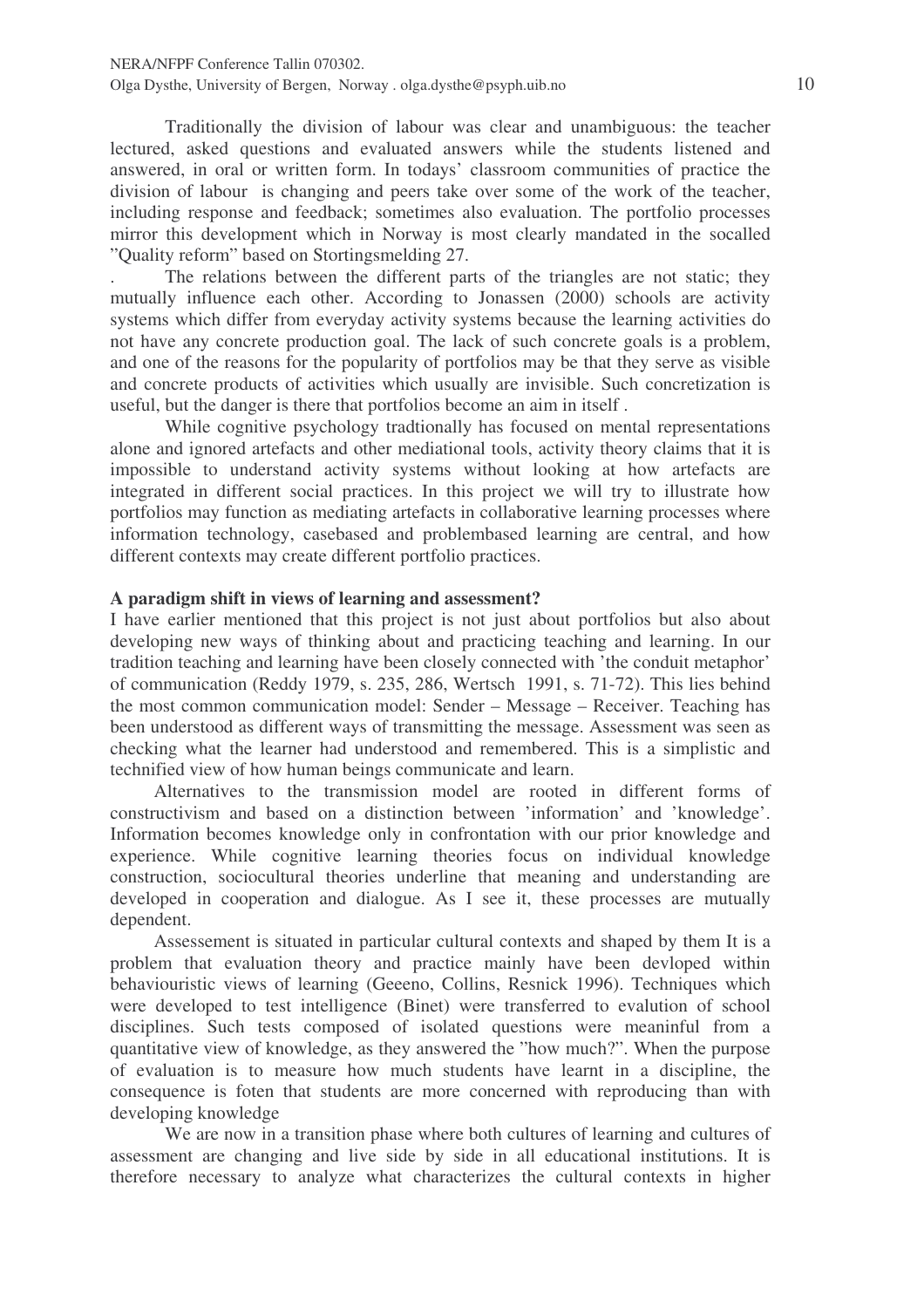education, particularly what view of knowledge and learning the teachers adhere to. Traditional sit down exams where student collaboration is banned, was the result of a view of knowledge as objective and transferrable and individually based. It is therefore logical that reproduction of knowledge and not the production was foregrounded in this assessment culture. If portfolio assessment is introduced into a culture dominated by a traditional view of knowledge and learning, the outcome may either be an instrumentalisation of portfolios or a change in the culture itself. Portfolios are a strong change agent, but there is always a danger that it will be used only to document knowledge reproduction. I will argue that this is the if case teaching goes on as before and the only difference is that students on an indiviudal basis produce objects which are placed in a portfolio. In a traditional assessment culture, where the control aspect of evaluation is highlighed, there will be considerable resistance against making portfolios alone the basis of assessment. The compromise is often that in combination with a traditional exam, the latter accounts for most of the grade.

Teacher education must provide students with basic disciplinary knowledge and teaching skills which enable them to function well in their first job as teachers. It is impossible, however, to provide them with everything they need, and therefore one of the most important tasks of teacher education is to educate teachers with the ability to self assess their own work, to discern for themselves what they need to learn and adopt adequate strategies of learning. In school contexts this means among other things to be able to learn from their colleagues and be critical to established cultures at the same time. Maybe this is where the ultimate goals of collaborative portfolio models lie.

#### **References:**

Bakhtin, M.M. (1981) *The dialogic imagination: Four essays by M.M. Bakhtin*. Ed. Michael Holquist. Trans. Caryl Emerson & Michael Holquist. Austin: University of Texas Press.

Bakhtin, M.M. (1986) *Speech genres and other late essays.* Ed. Caryl Emerson & Michael Holquist. Trans. V. W. McGee. Austin: University of Texas Press.

Black, I, m.fl. (red.) (1994) *New directions in portfolio assessment. Reflective practice, critical theory and large-scale scoring.* Portsmouth, NH: Boynton/Cook, Heinemann.

Brown, G, Bull, J. & Pendlebury , M. (1997) *Assessing student learning in higher education.* London/New York: Routledge.

Brown, J. S, Collins, A., Duguid, P. (1989) Situated cognition and the culture of learning. *Educational Researcher*, 18 (1) s. 32-42.

Bruffee, K. (1993) *Collaborative learning : higher education, interdependence, and the authority of knowledge*, Baltimore: John Hopkins University Press.

Cole, M. (1996) *Cultural psychology*. Cambridge, Mass.: The Belknap Press of Harvard University Press.

Dewey, J. (1916/1967) *Democracy and education*. New York: Free.

Dysthe, O. (1996) The multivoiced classroom. *Written Communication*, Vol 13, No. 3, p. 385-425.

Dysthe, O.(red.)(1997) *Ulike perspektiv på læring og læringsforskning*. Oslo: Cappelen Akademisk Forlag.

Dysthe, O. & Kjeldsen, J. (1997) *Fagskriving og rettleiing i faget*

*religonsvitskap.* Rapport nr 5. Program for læringsforskning, Universitetet i Bergen.

Dysthe, O. & Breistein, S. (1999) *Fagskriving og rettleiing ved universitetet: Intervjustudie ved Institutt for Adminstrasjon og organisasjonsvitenskap.* Program for læringsforskning, Universitetet i Bergen.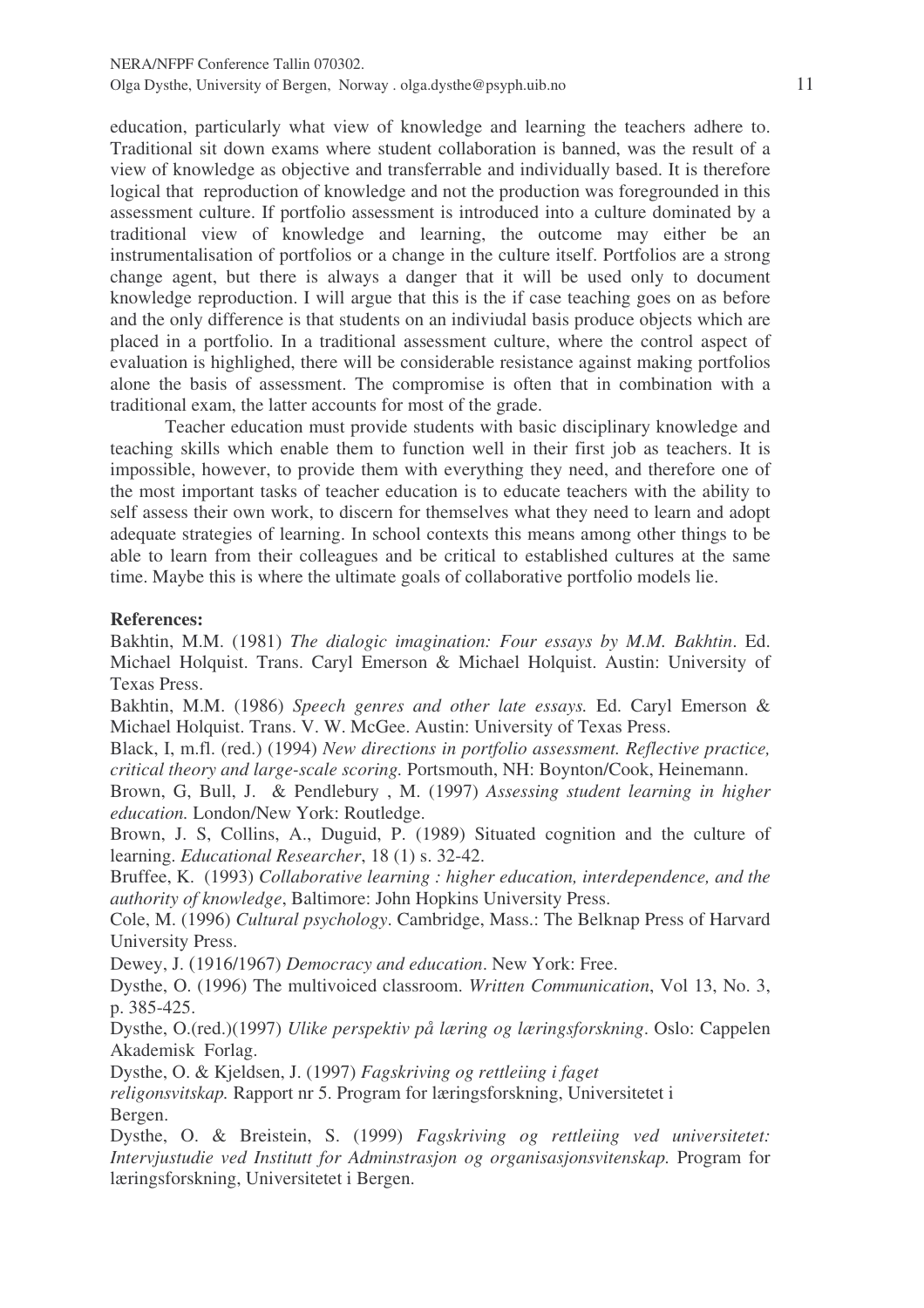NERA/NFPF Conference Tallin 070302.

Olga Dysthe, University of Bergen, Norway . olga.dysthe@psyph.uib.no 12

Dysthe, O. (1999) «Mappevurdering som læringsform og samanhengen med kunnskapsog læringssyn.» I O. L. Fuglestad, S. Lillejord & J. Tobiassen (red. )*Reformperspektiv på skole- og elevvurdering*, Fagbokforlaget.

Dysthe, O. red.(2001) *Dialog, samspel og læring*. Oslo: Abstrakt.

Engestrøm, Y. (1987) *Learning by expanding*. Helsinki: Orienta-Konsultit Oy.

Greeno, J. Collins, A., Resnick, L. 1996. Cognition and Learning, i D. Berliner & R. Calfee, (red.) *Handbook of Educational Psychology*, s. 15-46.

Kavli, S. (2001) Observasjonsrapport om seminarmodellen på ex. phil. Rapport nr. 2, Bergen: PLF, UiB.

Koschmann, T. (1996) Paradigm shifts and instructional technology: An introduction. In T. Koschmann (Ed.) *CSCL: Theory and practice of an emerging paradigm.* Mahwah; NJ: Lawrence Erlbaum Associates, Publishers, pp. 1-22.

Lave, J. (1997) Learning, apprenticeship, social practice, I *Nordisk pedagogik*, Vol.17. nr.3.

Lave, J. & Wenger, E. (1991) *Situated learning. Legitimate peripheral participation*. New York: Cambridge University Press.

Leont'ev, A. N. (1981) *Problems in the development of the mind.* Moscov: Progress.

Ludvigsen, S. R. & Flo, C. (2002) Innovasjon i lærerutdanningen: Hvordan skapes endring. (under publisering)

Luria, A. R. (1981. *Language and cognition.* Washington DC: Winston.

McLaughlin, M. & Vogt, M. E. (1996) *Portfolios in Teacher Education.* International Reading Association.

NOU 2000:14*: Frihet med ansvar. Om høgre utdanning og forskning i Norge.* (Mjøsutvalgets innstilling)

Otnes, H. (2002)

Paulsson, F. L. , Paulsson, P. R. & Meyer, C (1991) What makes a portfolio a portfolio? *Educational Leadership* 48, 5. 60-63.

Piaget, J. (1929) *The childs's conception of the world.* New York: Harcourt Brace.

Reddy, M. (1979) "The conduit metaphor – A case of frame conflict in our language about language." I A. Ortony (red), *Methaphor and thought*, ss 284-324. Cambridge: Cambride University Press.

Roschell, J. & Berend, S (1995) The construction of shared knowledge in collaborative problem solving. In C. O' Malley (ed) *Computer-supported collaborative learning* (s. 69-97) Berlin: Springer forlag.

Rommetveit, R. (1974) *On Message structures.* London/NY: Wiley.

Rommetveit, R. (1996) Læring gjennom dialog. Ei sosiokulturell og sosiokognitiv tilnærming til kunnskap og læring. I O. Dysthe (red.): *Ulike perspektiv på læring og læringsforskning*. Oslo: Cappelen Akademisk Forlag.

Salomon, G. (1995) What does the design of effective CSCL require and how do we study its effects? In Schnase, J. L., Cunnius, E. L: (eds.) *CSCL 95. Computer support for collaborative learning*, ss. 147-156. Mahwah, NJ.: Lawrence Erlbaum. Ass.

Säljö, R. (2000) *Lärande i praktiken. Et sociokulturelt perspektiv.* Stockholm: Prisma.

Taasen, I.., Jensen, K. T. , Havnes, A. & Lauvås, P. (2000) Portefølje i sykepleierutdanning. *Uniped*, nr 3. s. 38-54.

Wenger, E. (1998) *Communities of practice. Learning, Meaning, and Identity*. Cambridge: Cambridge University Press.

Wertsch, J.V. (1991) *Voices of the mind. A sociocultural approach to mediated action.* Cambridge, Mass.: Harvard University Press.

Vygotsky, L.S. (2001). *Tenking og tale.* Revidert og redigert av Alex Kozulin. Oslo: Gyldendal akademisk forlag.